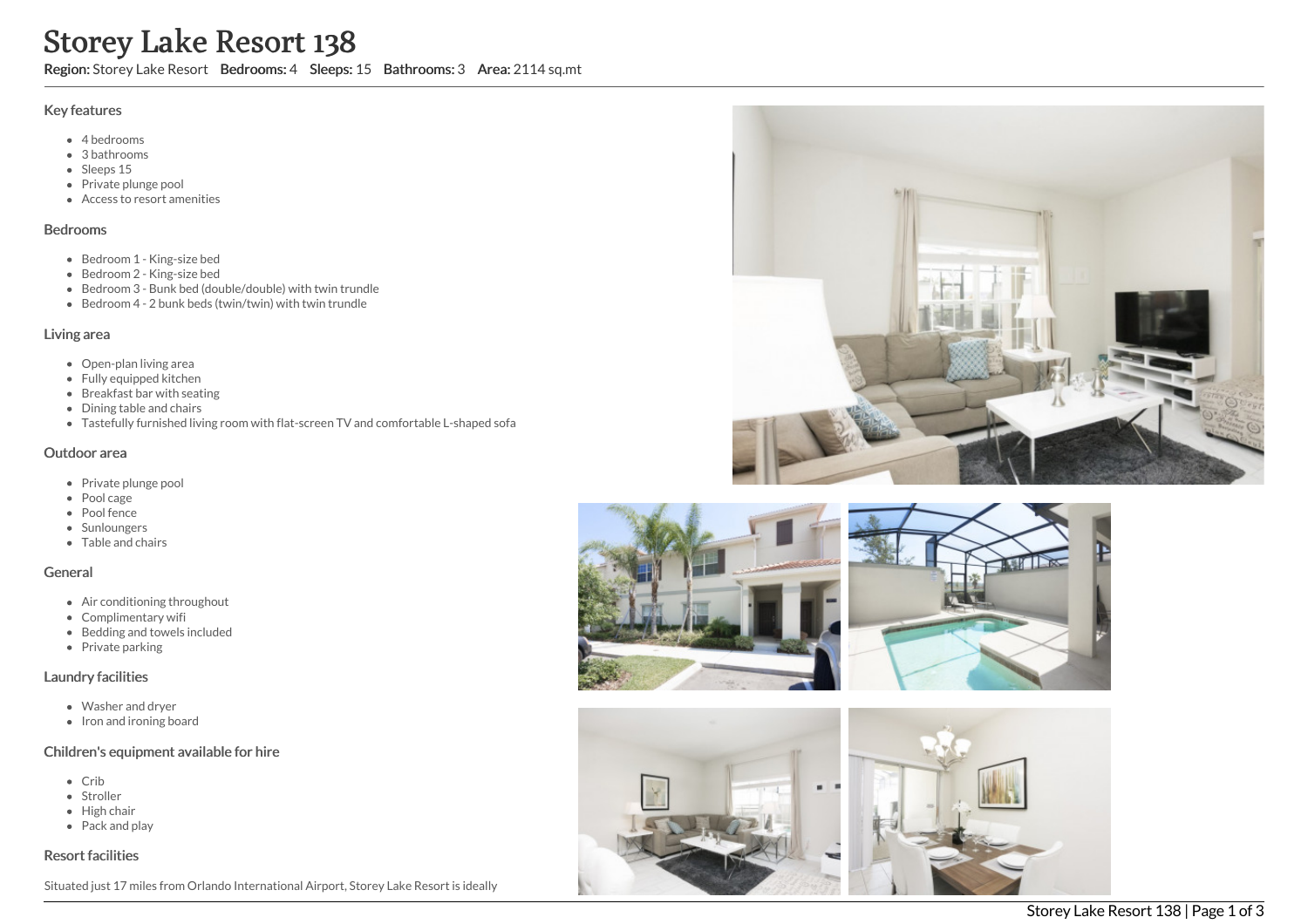located within close proximity to Orlando $A\phi$ ,  $\phi$ ,  $\phi$ s major attractions. Guests at this resort can enjoy full access to a range of first-class amenities based around the impressive  $\tilde{A}$ clubhouse  $\tilde{A}$  $\tilde{a}$ , $\tilde{B}$  $\tilde{B}$  $\tilde{C}$ . Here, you will find a 9-hole mini golf course, volleyball courts, a fully-equipped fitness center and kayak rentals. The resort also features a large communal pool and spa, waterslides and a lazy river where guests can enjoy a 5\* poolside dining and drinks service.

# Places of interest

- Supermarket 1 mile
- Shopping mall 2 miles
- Disney World 5 miles
- Seaworld 7 miles
- Universal Studios 10 miles
- Legoland 37 miles
- Airport 17 miles
- Beaches 69 miles